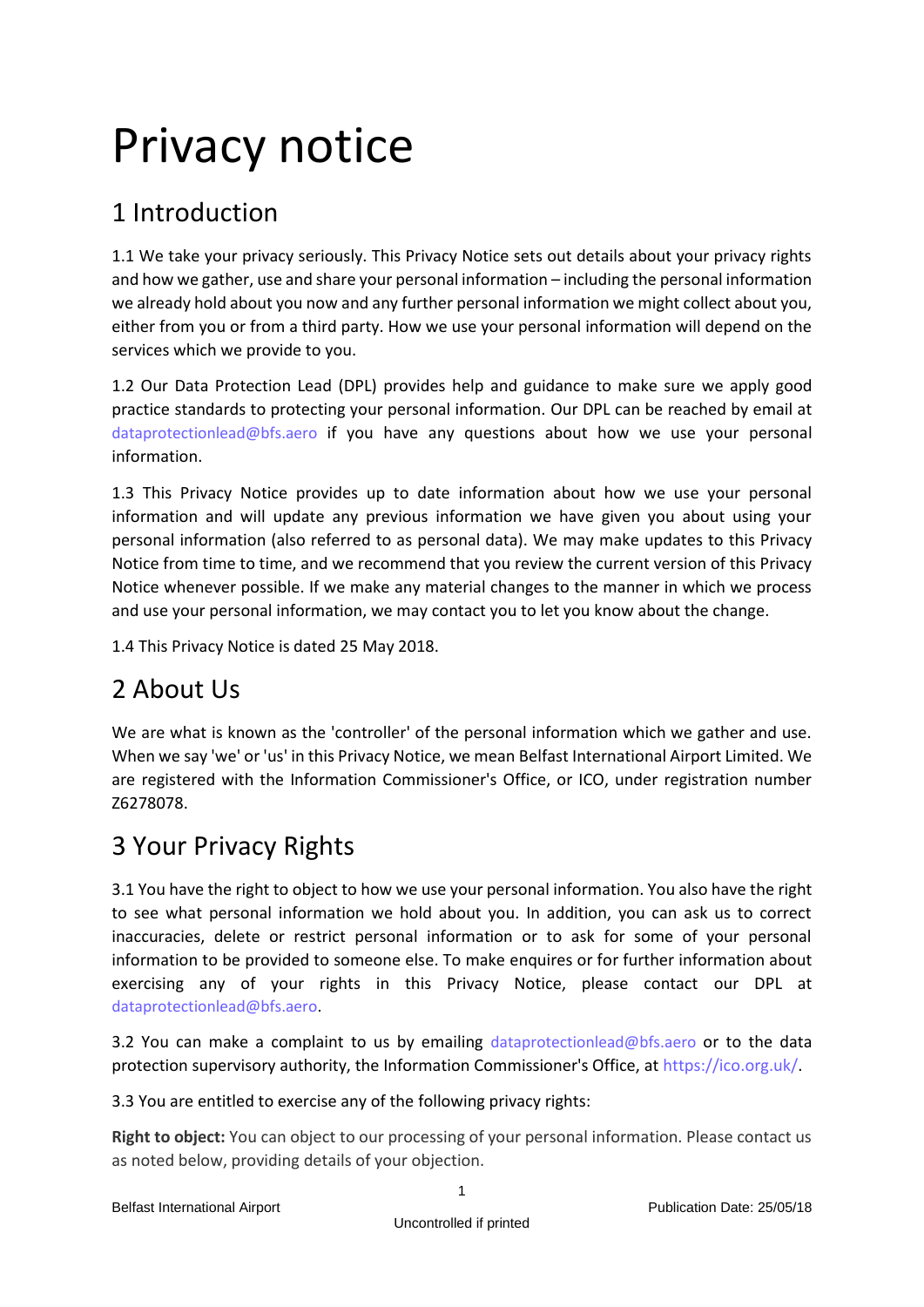**Access to your personal information:** You can request access to a copy of your personal information that we hold, along with information on what personal information we use, why we use it, who we share it with and how long we keep it for. You can make a request for access free of charge by contacting us as noted below.

**Right to withdraw consent:** If you have given us your consent to use your personal information to send you marketing emails, you can withdraw your consent at any time by clicking the "unsubscribe" link in any marketing email which you receive or by contacting our DPL at [dataprotectionlead@bfs.aero](mailto:dataprotectionlead@bfs.aero).

**Rectification:** You can ask us to change or complete any inaccurate or incomplete personal information held about you.

**Erasure:** You can ask us to delete your personal information where it is no longer necessary for us to use it, you have withdrawn consent, or where we have no lawful basis for keeping it.

**Portability:** You can ask us to provide you or a third party with some of the personal information that we hold about you in a structured, commonly used, electronic form, so it can be easily transferred.

**Restriction:** You can ask us to restrict the personal information we use about you where you have asked for it to be erased or where you have objected to our use of it.

**Make a complaint:** You can make a complaint about how we have used your personal information to us by contacting us as noted below, or to a supervisory authority - for the UK this is the Information Commissioner's Office, at [https://ico.org.uk/.](https://ico.org.uk/)

Please make all requests to exercise your privacy rights in writing to our DPL at [dataprotectionlead@bfs.aero](mailto:dataprotectionlead@bfs.aero). We are required to verify your identity in order to process your request and may ask you to provide valid identification documents to allow us to do this. We will not make any charge for responding to any request from you to exercise your privacy rights, and we will respond to your requests in accordance with our obligations under data protection law.

#### 4 What Kinds of Personal Information We Use

4.1 We use a variety of personal information depending on the services and facilities we deliver or provide to you.

4.2 We are governed by regulations from the Civil Aviation Authority and Department for Transport. In order to comply with these regulations, we need to collect and process certain personal data relating to you and your flight. We also operate a CCTV system throughout the airport and its surroundings for security and operational reasons.

4.3 The personal information we may collect and use includes information given when you sign up to receive free Wi-Fi when you are at the airport, when you book car parking or purchase or request services from us, or if you make a complaint or enquiry about our services.

4.4 In delivering our services and providing our facilities, we may collect a variety of technical information, your name and contact details, car registration details and payment information.

4.5 When you are at the airport, we may collect and process the following information about you: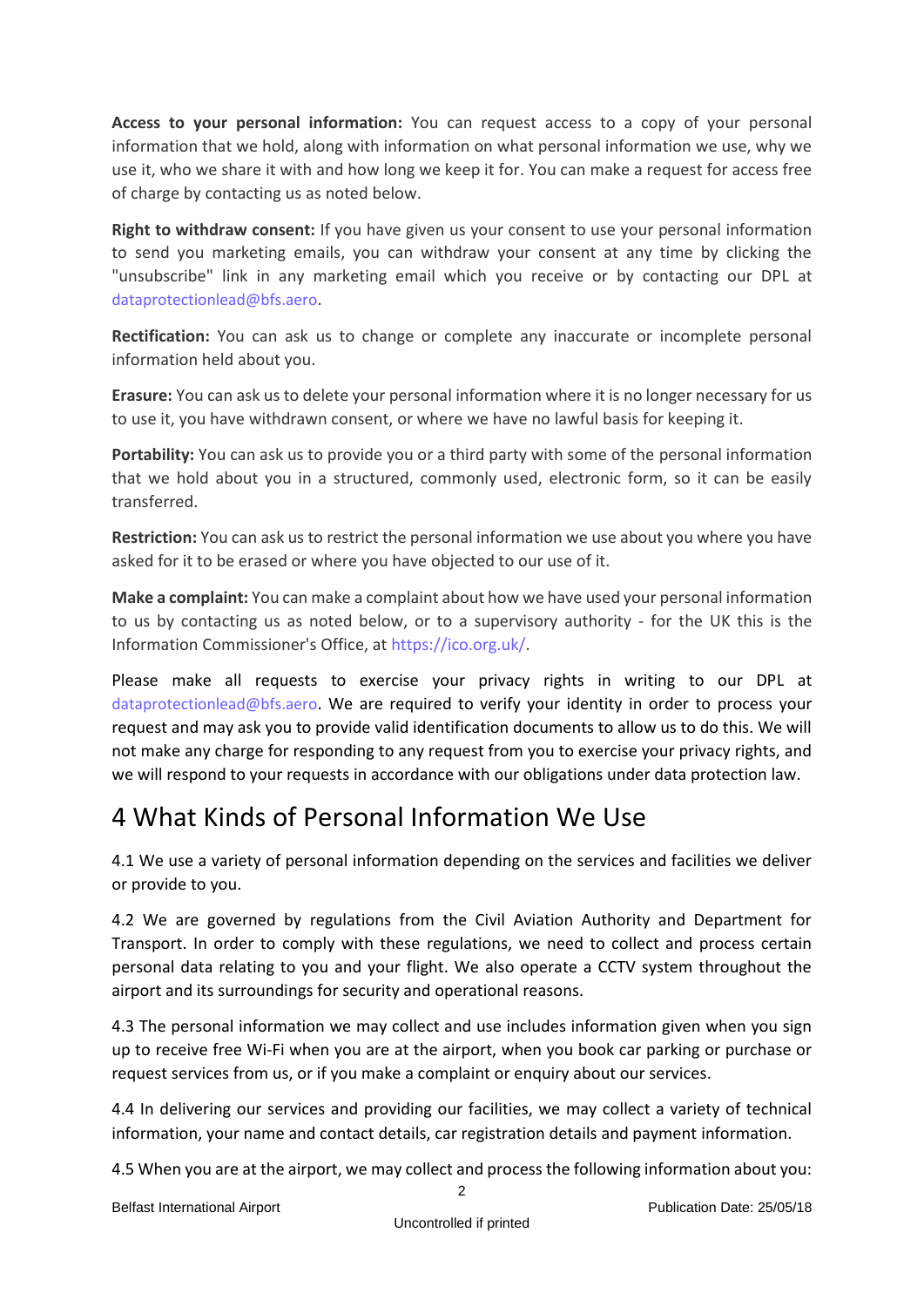(a) **CCTV:** there are CCTV cameras throughout the airport and surrounding areas which will record images and video footage of your time at the airport. More information about how we use CCTV is set out in paragraphs 5.2 and 6.1 below;

(b) **Queue and Passenger Flow Measurement:** we use technology which collects and processes technical information from Bluetooth and Wi-Fi signals which may be emitted from your device when you are in the airport;

(c) **Wi-Fi:** when you sign up to use our free Wi-Fi services at the airport we will collect your title, full name, email address, and post code;

(d) **Car Parking and Other Services:** when you book car parking or purchase or request other services from the airport (such as purchasing Priority Security or lounge access or signing up for our newsletter), we will collect (depending on the service) your full name, email address, postcode and car registration number;

(e) **Health & safety / incident records:** If you are involved in an incident whilst at the airport, we may capture personal details, incident details and details of any injuries sustained;

(f) **Competitions:** if you enter any of our competitions, we may collect your name and contact details; and

(g) **Complaint / Enquiry:** if you make a complaint or enquiry about the airport, we will collect your name, email address, phone number, postal address, travel details and information about the nature of your complaint or enquiry.

#### 5 How We Gather Your Personal Information

5.1 We only use personal information which we have obtained directly for the purposes described in this Notice.

Your personal information is gathered in the following ways:

(a) **Wi-Fi:** when you sign up to receive Wi-Fi services, your information is collected on the login page;

(b) **Car Parking and other Services:** when you book car parking or purchase or request other services from us your information is collected on the booking page. Our car parks also use Automated Number Plate Recognition (ANPR) systems;

(c) **Health & safety / incident reports:** if you are involved in a health & safety incident while at the airport, a member of staff may complete a form about the incident and may collect your information directly from you when completing this form;

(d) **Competitions:** if you enter one of our competitions, your information is collected in the entry form; and

(e) **Complaint / Enquiry:** when you make a complaint or enquiry, your information may be collected by a member of staff or will otherwise be collected via the format you choose to make your complaint or enquiry (post, website, email or telephone).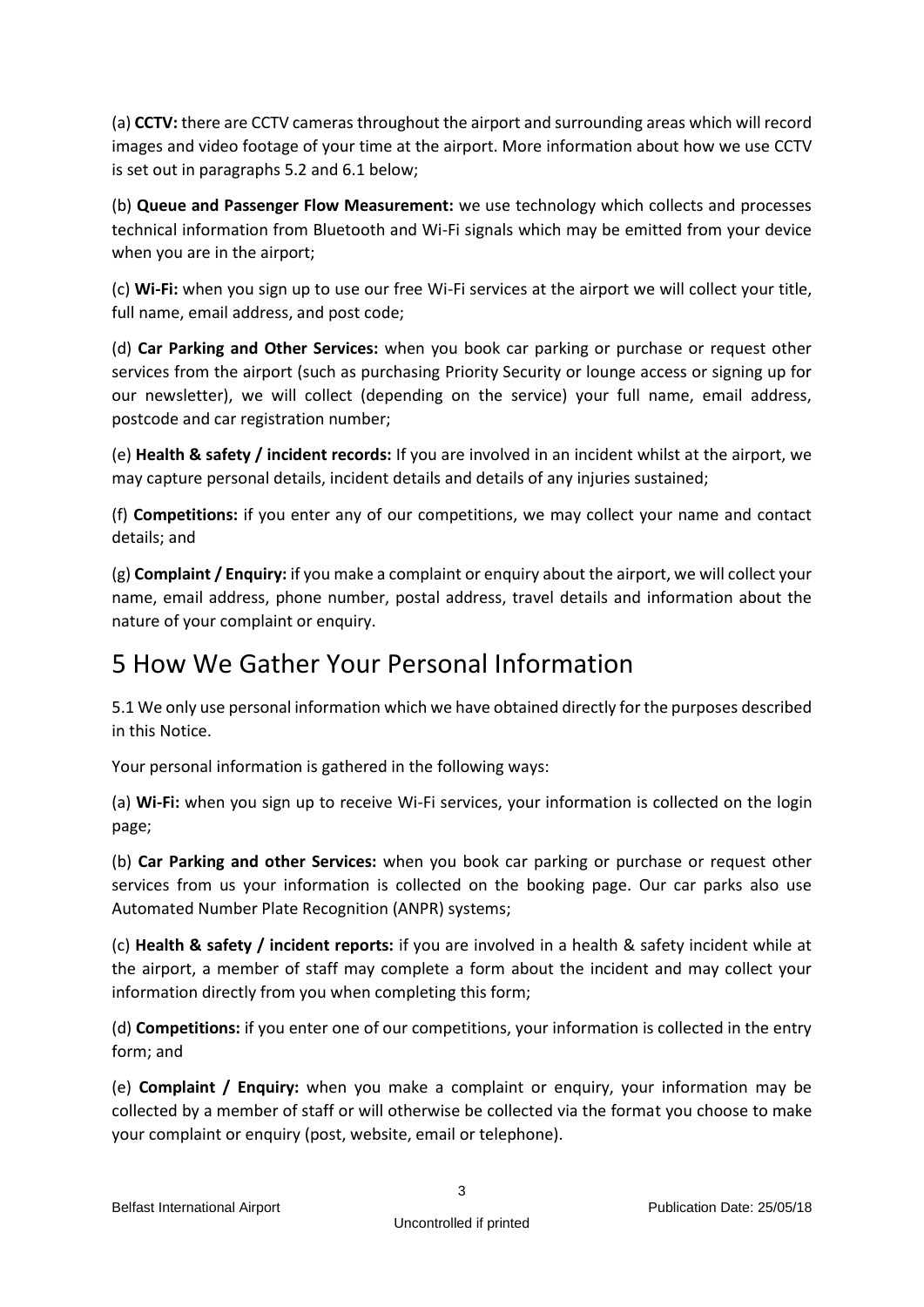5.2 We also may obtain some personal information about you when you are at the airport from our CCTV and Queue and Passenger flow technology.

- **CCTV:** we are required by law to implement and maintain an extensive CCTV system throughout the airport, terminal, car parks and surrounding areas. This is primarily for reasons of public safety and for the prevention and detection of crime. Footage is handled in accordance with data protection laws, and in particular is only held for a limited period of time before it is automatically deleted. Please contact the DPL at [dataprotectionlead@bfs.aero](mailto:dataprotectionlead@bfs.aero) if you would like to know more about how our CCTV systems operate;
- **Queue and Passenger flow:** technology is used throughout the airport to collect and process Bluetooth and Wi-Fi signals that may be emitted by your device.

#### 6 How We Use Your Personal Information

6.1 We will use your personal information for the following purposes:

- to provide you with services which you have requested, ordered or purchased from us or a third party, we will use (depending on the service): your name; title; email address; residential address; postcode; telephone number; car registration; flight number and payment information. We collect this information for the purpose of processing and confirming your car park booking or providing the other services you have purchased or requested (such as Priority Security or lounge access). Our car parks use Automated Number Plate Recognition (ANPR) systems to facilitate easy access and exit;
- we use technical information from Bluetooth and Wi-Fi signals to help us monitor passenger movements throughout the airport and in particular to monitor queue times and manage passenger flows;
- where it is appropriate for us to do so (including for security reasons, to respond to a complaint or query from you) we may use your personal information (such as boarding pass data and CCTV images) to locate where you are or were within the airport;
- we will use your payment information to allow for you to make payment to us where required in advance of the provision of any services which you have ordered or purchased. We will share this information with third party payment processors where required for this purpose;
- where you have registered with us for access to our free Wi-Fi service, we need to use your name, email address and postcode in order to provide you with this service;
- where you have entered a competition promoted by us, we will use your name and contact details to let you know if you have won a prize;
- where you have agreed to receive marketing emails from us, we need to use your name and email address, we may use your postcode and country of residence to ensure that the marketing emails you receive are relevant to your personal circumstances (for example, we often send marketing emails which are relevant only to passengers based in the UK) and we may pass your personal information on to our service providers who help us with these marketing activities;
- to comply with our legal obligations (such as our obligations to maintain an extensive CCTV system for the prevention and detection of crime) we will use any information you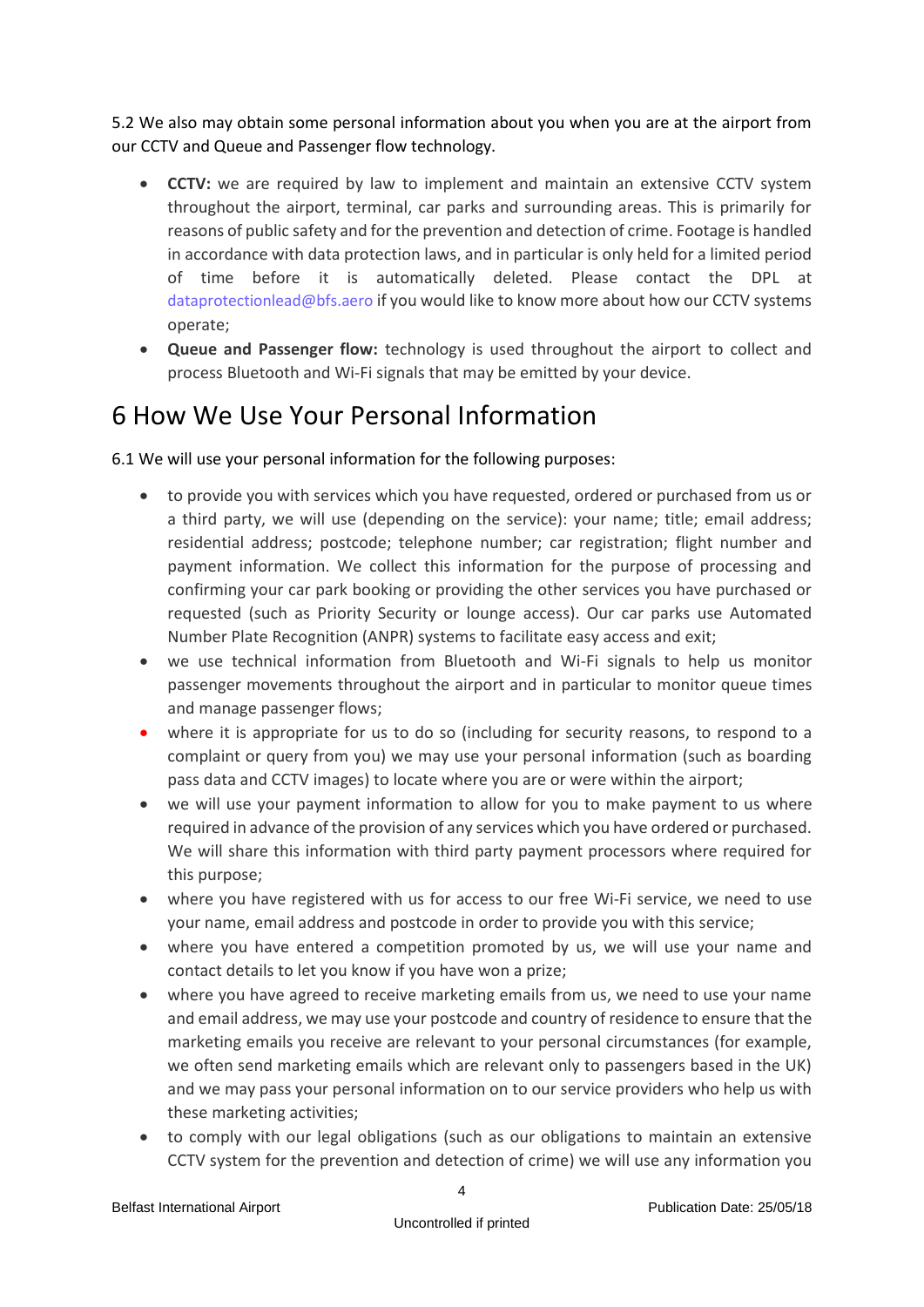have given us where it is necessary for us to use that information to comply with any such legal obligation;

- in order to comply with health, safety or legal obligations and to ensure the proper operation of the airport we will use the personal and incident details captured as a result of any incident;
- to address your complaints or enquiries, we will use the information you provided when submitting your complaint or enquiry to us.

#### 7 Our legal basis for using your personal information

7.1 We only use your personal information where that is permitted by the laws that protect your privacy rights. We only use personal information where:

- we have your consent (if consent is needed), for example your consent to send you marketing emails;
- we need to use the information to comply with our legal and regulatory obligations (for example, recording footage of your time at the airport using our CCTV system);
- we need to use the information to perform a contract with you (for example, where you have ordered services from us); and/or
- it is fair to use the personal information either in our interests or someone else's interests, where there is no disadvantage to you – this can include where it is in our interests for appropriate operational reasons, to contact you about products or services, market to you, to collaborate with others to improve our services, or to use non-privacy invasive technologies to be able to better run our airport operations.

7.2 Where we rely on your consent to use your personal information, you have the right to withdraw your consent at any time. Please see paragraph 11 below.

7.3 Special protection is given to certain kinds of personal information that is particularly sensitive. This is information about your health status, racial or ethnic origin, political views, religious or similar beliefs, sex life or sexual orientation, genetic or biometric identifiers, trade union membership or criminal convictions or allegations.

We will not collect or use any personal information of this kind under this Privacy Notice.

#### 8 Sharing Your Personal Information with Others

8.1 We will share personal information with relevant third parties where:

- you have given us your express consent to do so (see paragraph 8.2 below for more information);
- we need to do so for the purposes of making any services which you have ordered or purchased available to you (for example, where you book car parking services your information is shared with third party providers who help us deliver this service);
- it is necessary to allow us to meet or enforce a legal obligation (for example, we may need to share CCTV footage of you with the police or with the Department of Transport in certain circumstances); or
- where it is fair and reasonable for us to do so in the circumstances.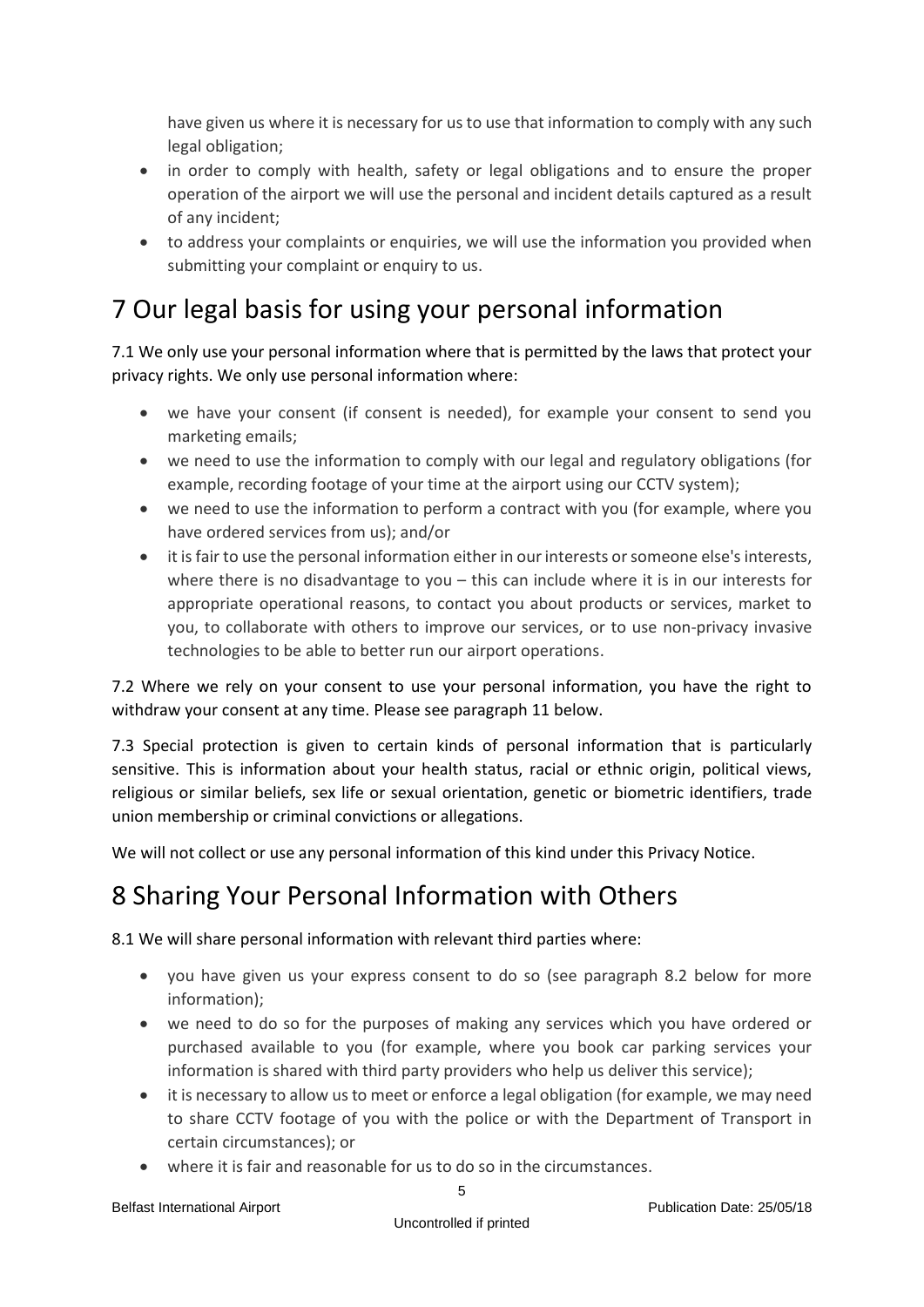We will only share your personal information with third parties to the extent needed for the purposes set out in paragraph 6 above.

8.2 We will share your personal information with our partners for marketing purposes where you have given us permission to do so. We will never share your information with a third party for marketing purposes without your express consent.

(a) Wi-Fi SPARK**:** Wi-Fi SPARK Limited is the official sponsor of our Wi-Fi service. When you sign up to the terminal WiFi service, we will ask you whether you would like to opt-in to receive marketing emails from Wi-Fi SPARK. Where you have given us your express consent, we will share your personal details with them to allow them to send you marketing emails. Wi-Fi SPARK's privacy policy is available to view at https://www.wifispark.com/privacy-policy

8.3 Who we share your personal information with depends on the services which you have purchased or ordered (for example, car parking and Wi-Fi services).

8.4 We will also share your personal information with our sub-contractors (companies who supply services to us) where it is necessary to do so.

(a) **IT Suppliers:** Information may be stored and processed on systems provided and supported by our third party IT suppliers (such as our Wi-Fi service provider, our provider of IT infrastructure services, the provider of our complaint management system and/or the provider of our health and safety management systems).

(b) **Payment processors:** Information may be processed by payment companies for the purposes of processing any payment which you make to us.

(c) **Car park management:** Information may be stored and processed by our car park booking system for the purposes of facilitating any booking which you have made for car parking.

(d) **Marketing:** we use third party software applications to help us issue marketing communications. Some marketing activities may be outsourced to third party organisations who assist us with our campaigns or communications. Where you consent to receive marketing your information may be shared with them for this purpose.

#### 9 Transfers Outside the UK

We may need to transfer your information outside the UK to service providers, agents, subcontractors and regulatory authorities in countries where data protection laws may not provide the same level of protection as those in the European Economic Area (EEA), such as the USA.

We may need to transfer your personal information to territories that are outside the EEA. We will only transfer your personal information outside the EEA where either:

(a) the transfer is to a country which the EU Commission has decided ensures an adequate level of protection for your personal information, or

(b) we have put in place our own measures to ensure adequate security as required by data protection law. These measures include ensuring that your personal information is kept safe by carrying out strict security checks on our overseas partners and suppliers, backed by strong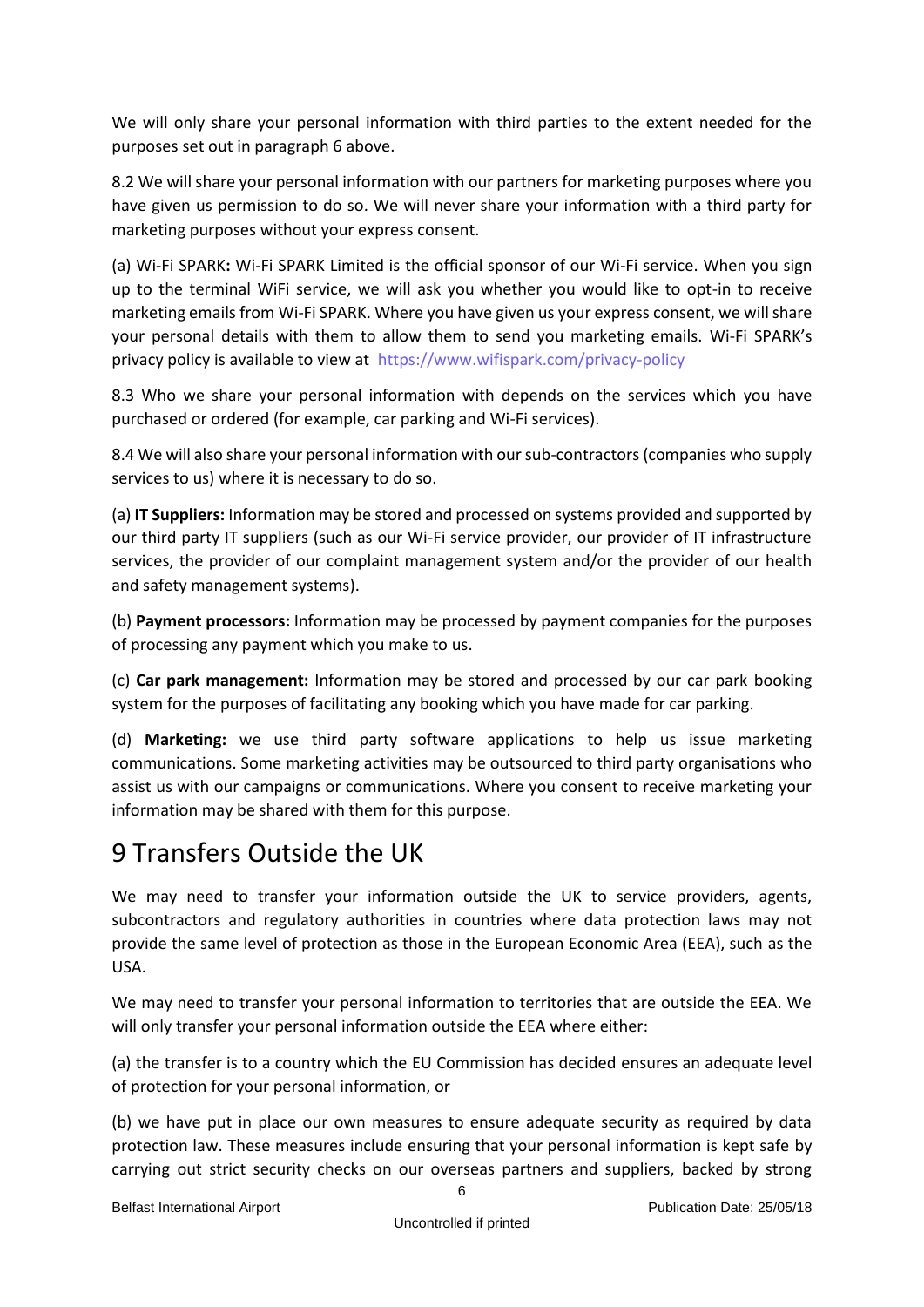contractual undertakings approved by the relevant regulators such as the EU style model clauses. Some US providers may also be certified under the EU-US Privacy Shield which confirms they have appropriate measures in place to ensure the protection of your data.

#### 10 How Long Do We Keep Your Personal Information For?

We will never retain your personal information for any longer than is necessary for the purposes we need to use it for.

(a) Where we have been using your personal information to provide you with marketing emails, we will retain this information for 6 months from the last marketing e-mail you opened or until you opt out. We will delete your personal information following your request to be removed from our marketing email list (opting out) or if you have not opened a marketing e-mail for 6 months.

(b) Where you have ordered or requested a service (such as car parking) from us or a third party, we will retain your personal information for two years from the date you last used the service, unless you used an airport user account to book, in which case we will keep it until you request that your account is deleted.

(c) Where you have made a complaint or enquiry, we may hold your information for up to three years after your complaint or enquiry has been resolved. We retain the personal information submitted when you make a noise complaint or query for up to six years.

(d) We retain information relating to health & safety and other incident reports for up to 5 years.

(e) We may hold your personal information for longer where it is necessary to do so for the management of any active or potential legal proceedings, to resolve or defend claims, and for the purpose of making any necessary remediation payments.

(f) We retain most CCTV footage for a period of 30 days before it is securely destroyed. Where we have saved particular footage related to an incident, legitimate request or claim we retain that footage for as long as is necessary to fulfil the purposes for which it has been retained.

(g) We do not retain information obtained from queue and flow management technologies unless related to an incident, legitimate request or claim, where we retain that data for as long as is necessary to fulfil the purposes for which it has been retained.

#### 11 Keeping You Up To Date

11.1 Where you have given us consent to receive marketing, we may use the contact details which you have provided to us to communicate relevant news and information about our services to you by email, post, text message, social media, and notifications on our app or website.

11.2 You can withdraw consent at any time by clicking the "unsubscribe" link in any marketing email which you receive or emailing us at [dataprotectionlead@bfs.aero](mailto:dataprotectionlead@bfs.aero)

#### 12 Cookies and Your Online Activities

We use cookies to track your use of our website [http://www.belfastairport.com](http://www.belfastairport.com/) and to provide tailored marketing messages when you visit our website. When you first visit our website a